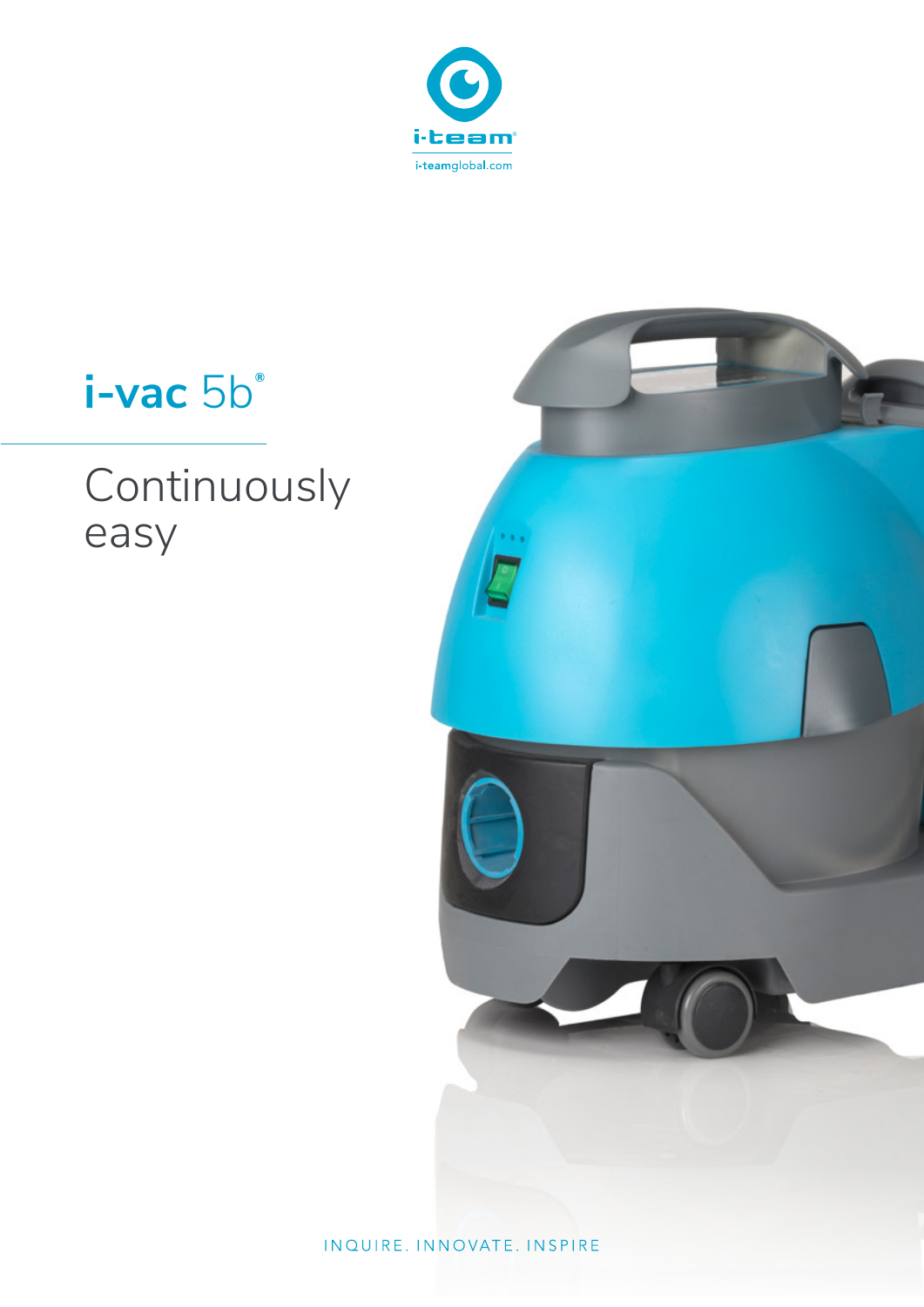## Small in size **Big on power**

The i-vac 5B is a powerhouse machine that gets the job done. A well trusted name in the community, The i-vac 5B has surprised every user with its proven mobility, design and power. The i-vac 5B is used for offices, carpet cleaning, households, cabinets, wardrobes, and much more.

#### **High powered engine**

a ka wakazi wa Tanzani ya Katolini ya Katolini ya Tanzani ya Tanzani ya Tanzani ya Tanzani ya Tanzani ya Tanza

High powered motor reaches about 80% (indication) of the suction power that cable operated vacuums use, without the strain of being tied down to one place.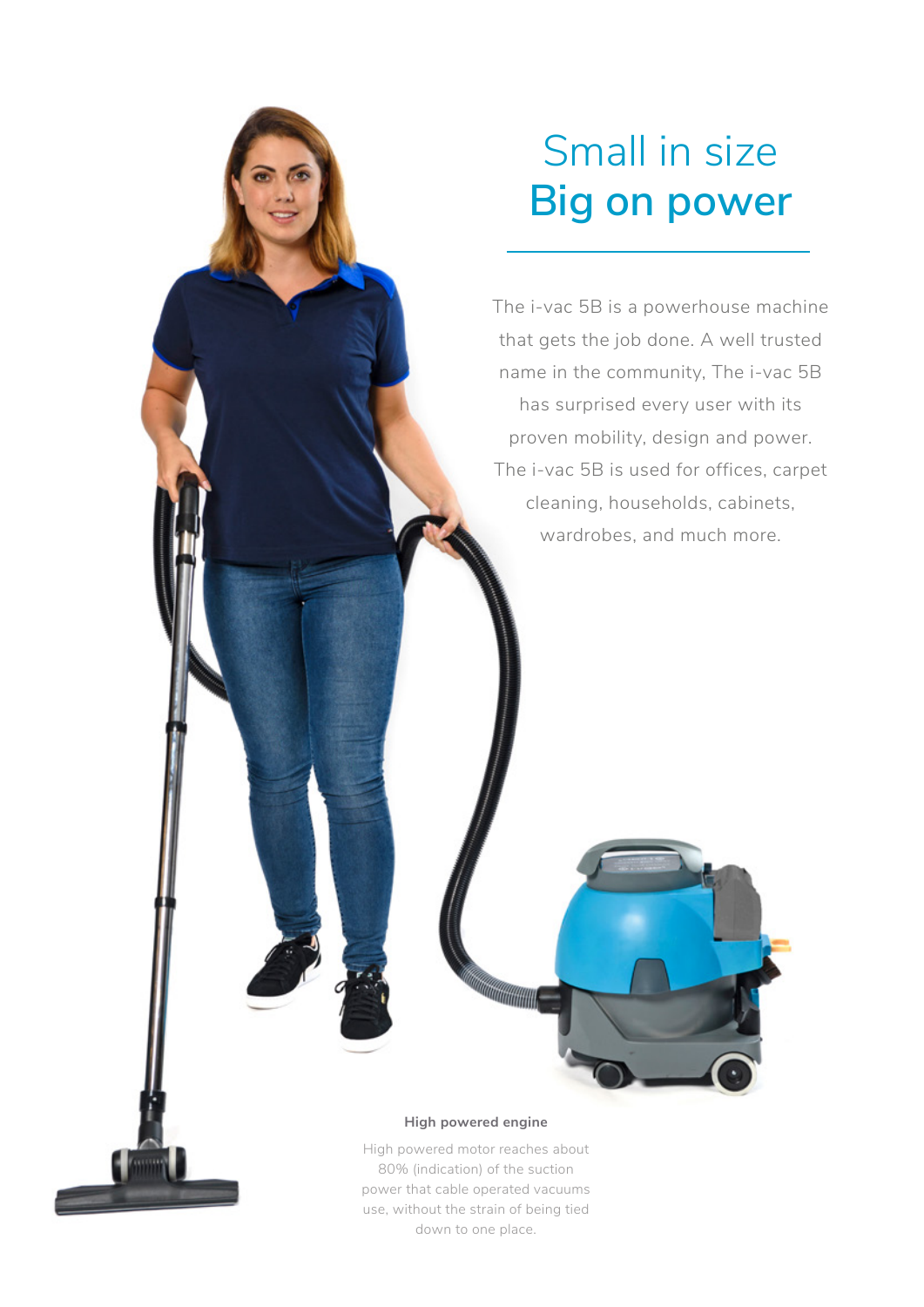#### **Canister & more**

Egg shaped canister for optimal working in smaller areas and close-to-body carrying. Equipped with a lighted on/off switch, so that you can easily troubleshoot over the phone in case of power failures or any other technical difficulties. Also includes a detachable power cord.



## Key **features**



#### **Bag with lock**

5 liter bag volume with a lock to avoid dust leakage when taking out the bag. You can choose between a paper bag, or a microfiber bag.



#### **Integrated tool holders**

All of the accessories and necessary equipment supplied with the machine can be stored on the machine.

#### **Carry-on everywhere**

A sturdy and ergonomic main handle provides a freedom of mobility you haven't experienced before. The i-vac 5 goes wherever you go!



#### **3 piece wand & flexible hose**

Double extrusion for extra stability at both ends, as they are the most stressed areas.